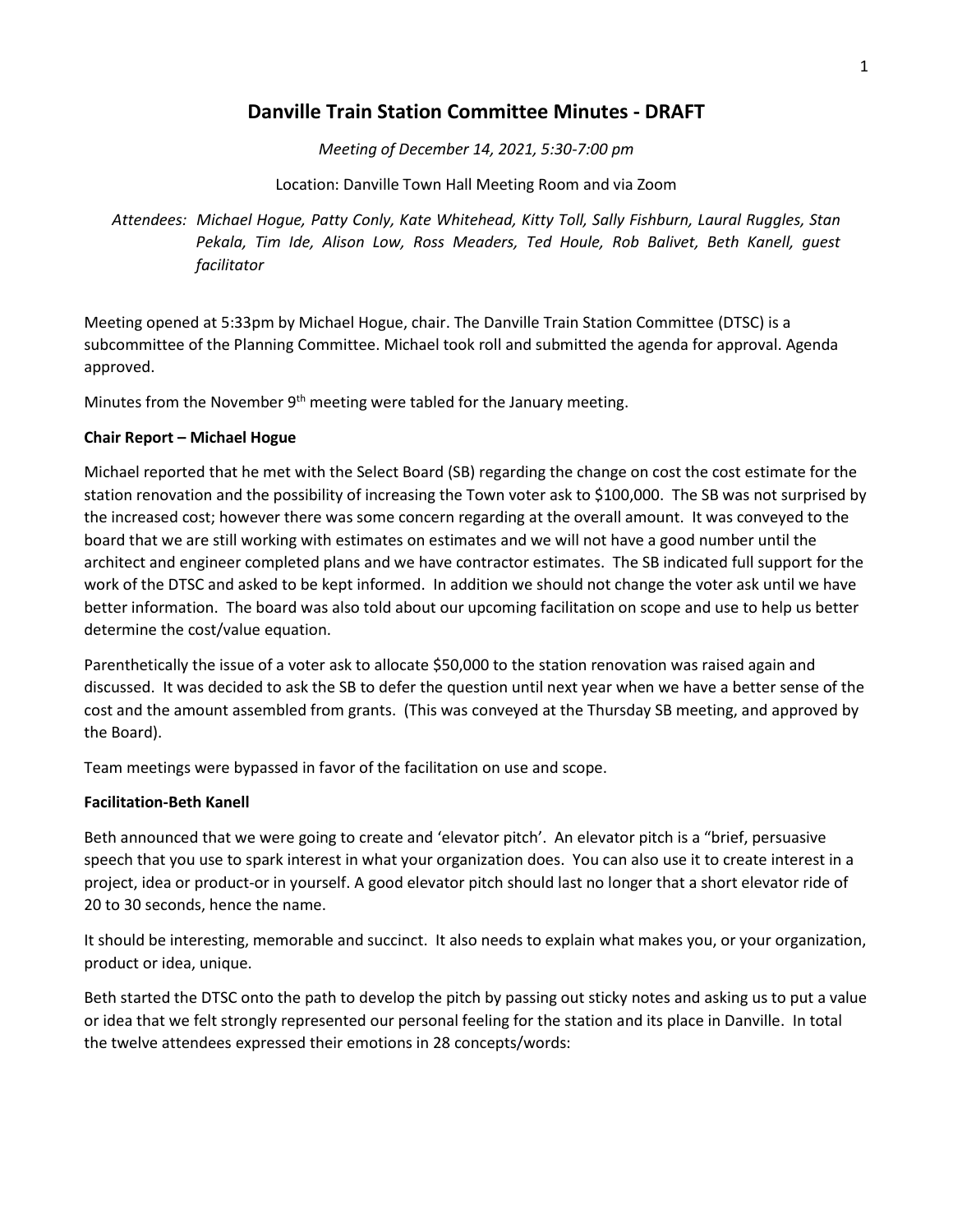| PRIDE (8 TIMES)                        | <b>EXCITEMENT</b>                                     | <b>HEALTH&amp;WELLNESS</b>                                  |
|----------------------------------------|-------------------------------------------------------|-------------------------------------------------------------|
| <b>RICH HERITAGE</b>                   | WE ARE ADAPTABLE                                      | <b>RESDIENTS STRONGLY CARE</b><br><b>FOR THEIR COMMUNTY</b> |
| NEGLECTED HISTORIC<br><b>STRUCTURE</b> | CRITICAL TO SEIZING THE<br><b>OPPORTUNITY OF LVRT</b> | A HUR TO WHAT DANVILLE<br><b>HAS TO OFFER</b>               |
| <b>SENSE OF PLACE</b>                  | <b>SENSE OF COMMUNITY</b>                             | <b>OUR HISTORY IS IMPORTANT</b><br>TO OUR IDENTITY          |
| NOSTALGIA (2)                          | <b>CONNECTION</b>                                     | <b>SENSE OF PLACE</b>                                       |
| PRESERVE OUR BUILT<br><b>HERITAGE</b>  | <b>EXCITED</b>                                        | <b>GENEROUS</b>                                             |
| <b>STEWARDSHIP</b>                     | <b>GATEWAY TO THE TRAIL</b>                           | SECURE AND PRESERVE OUR<br><b>HERITAGE</b>                  |
| <b>INTEGRITY</b>                       | <b>HONESTY</b>                                        | <b>TRANSPORTATION</b>                                       |
| <b>FAIRNESS</b>                        | OWED TO THE COMING<br><b>GENERATION</b>               | <b>HISTORIC</b>                                             |

**\_\_\_\_\_\_\_\_\_\_\_\_\_\_\_\_\_\_\_\_\_\_\_\_\_\_\_\_\_\_\_\_\_\_\_\_\_\_\_\_\_\_\_\_\_\_\_\_\_\_\_\_\_\_\_\_\_\_\_\_\_\_\_\_\_\_\_\_\_\_\_\_\_\_\_\_\_\_\_\_\_\_\_\_\_\_\_\_\_\_\_**

### **GROUPING BY COMMON THEME**

|                                             |                           | <b>TOTAL\$ #\$500</b> |    | #\$100        |
|---------------------------------------------|---------------------------|-----------------------|----|---------------|
| SENSE OF COMMUNITY (DANVILLE RESIDENTS,     |                           |                       |    |               |
| STRONGLY CARE FOR THEIR COMMUNITY,          |                           |                       |    |               |
| PRESERVE OUR BUILT HERITAGE, NOSTALGIA-2,   |                           |                       |    |               |
| HISTORIC, APPRECIATION FO THE RICH HISTORY  |                           |                       |    |               |
| OF THE RAILROAD AND ITS IMPORTANCE TO       |                           |                       |    |               |
| THE TOWN, TRANSPORTATION)                   | <b>8 MENTIONED VALUES</b> | \$5,940               | 10 | 5             |
| PRIDE (PRIDE-4, PRIDE IN OUR COMMUNITY-3)   | 7 MENTIONED VALUES        | \$2,705               | 4  | 3             |
| SENSE OF PLACE (VALUE CONNECTIONS,          |                           |                       |    |               |
| <b>OUR HISTORY IMPORTANT TO OUR</b>         |                           |                       |    |               |
| IDENTITIY, RICH HERITAGE, PERSEVERENCE,     |                           |                       |    |               |
| <b>HISTORIC STRUCTURE)</b>                  | 5 MENTIONED VALUES        | \$4,935               | 7  | 10            |
| STEWARDSHIP (INTEGRITY, STEWARDSHIP,        |                           |                       |    |               |
| IMPORTANCE OF PRESERVING OUR                |                           |                       |    |               |
| HISTORY)                                    | <b>3 MENTIONED VALUES</b> | \$3,450               | 6  | $\mathcal{P}$ |
| SINGLES (OWED, GENEROUS, FAIRNESS, HONESTY, |                           |                       |    |               |
| EXCITED)                                    |                           |                       |    |               |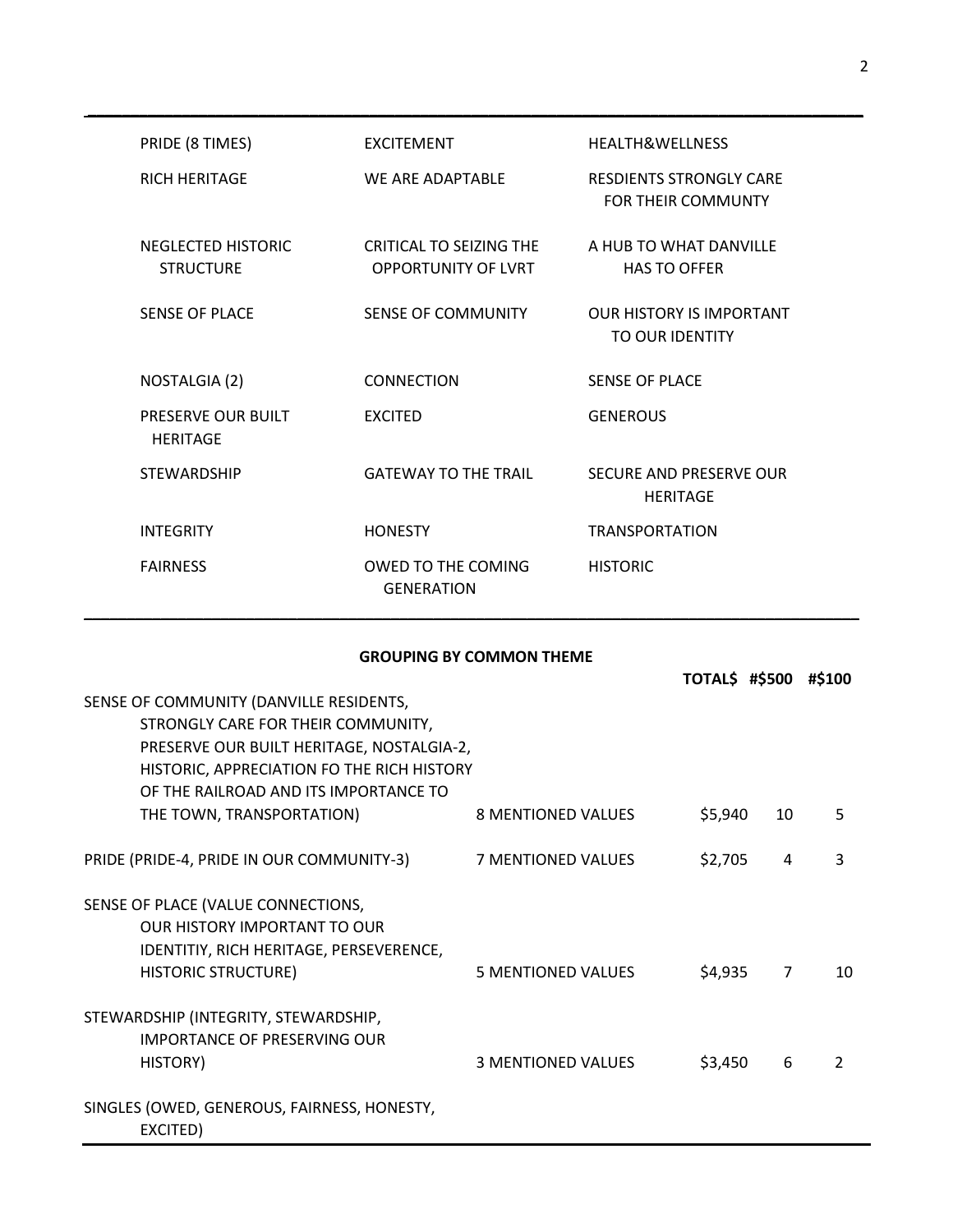The grouping above is an attempt to group similar values and weight the groups by the number of mentions; also attempted to signify the overall weight by the amount of money allocated to the grouping. Of course this measure is by no means scientific as each person did not have the same amount or the same denominations. However, I believe participants applied the \$500 and \$100 denominations on their critical values.

On a monetary basis, I believe that SENSE OF PLACE AND SENSE OF COMMUNITY rose to the top followed closely by PRIDE. In fact, the three seem closely aligned.

Beth, our moderator, converted this sense of value into the start of an 'elevator pitch':

### **"Danville has the real thing, a building full of Town pride and history, with the opportunity to embrace economic growth. All this with expected outside funding at 80% of the cost, independent of the Town budget. And the spending will mostly be in Danville supporting our businesses." We are Danville-WELCOME ABOARD!**

A discussion of this points highlighted how personal the station was to the participants and on reflection how critical it was to Danville's economy, and most importantly, the feeling of shared community. A rich tapestry was woven from personal stories of interaction with the station, the railroad and the people who manned the station and drove the trains.

Now we need to follow these steps to create a great pitch:

- 1. Identify our goal: think about the objective of our pitch
- 2. Explain what you do: what do we want the listener to remember most about this project?
- 3. Communicate what makes this project unique.
- 4. Engage with a question: 'So what do you value most about this place?'
- 5. Put it all together
- 6. Practice: Like anything else, practice makes perfect. Remember, **how** you communicate is just as important as **what** you say. If you don't practice, it's likely that you'll talk too fast, sound unnatural, or forget important elements of your pitch.

**Next scheduled meeting is Tuesday January 11, 2022 at 5:30pm. It will be hybrid – in person for those fully vaccinated and wearing masks, as well as available via Zoom.**

Respectfully submitted,

Michael Hogue, Chair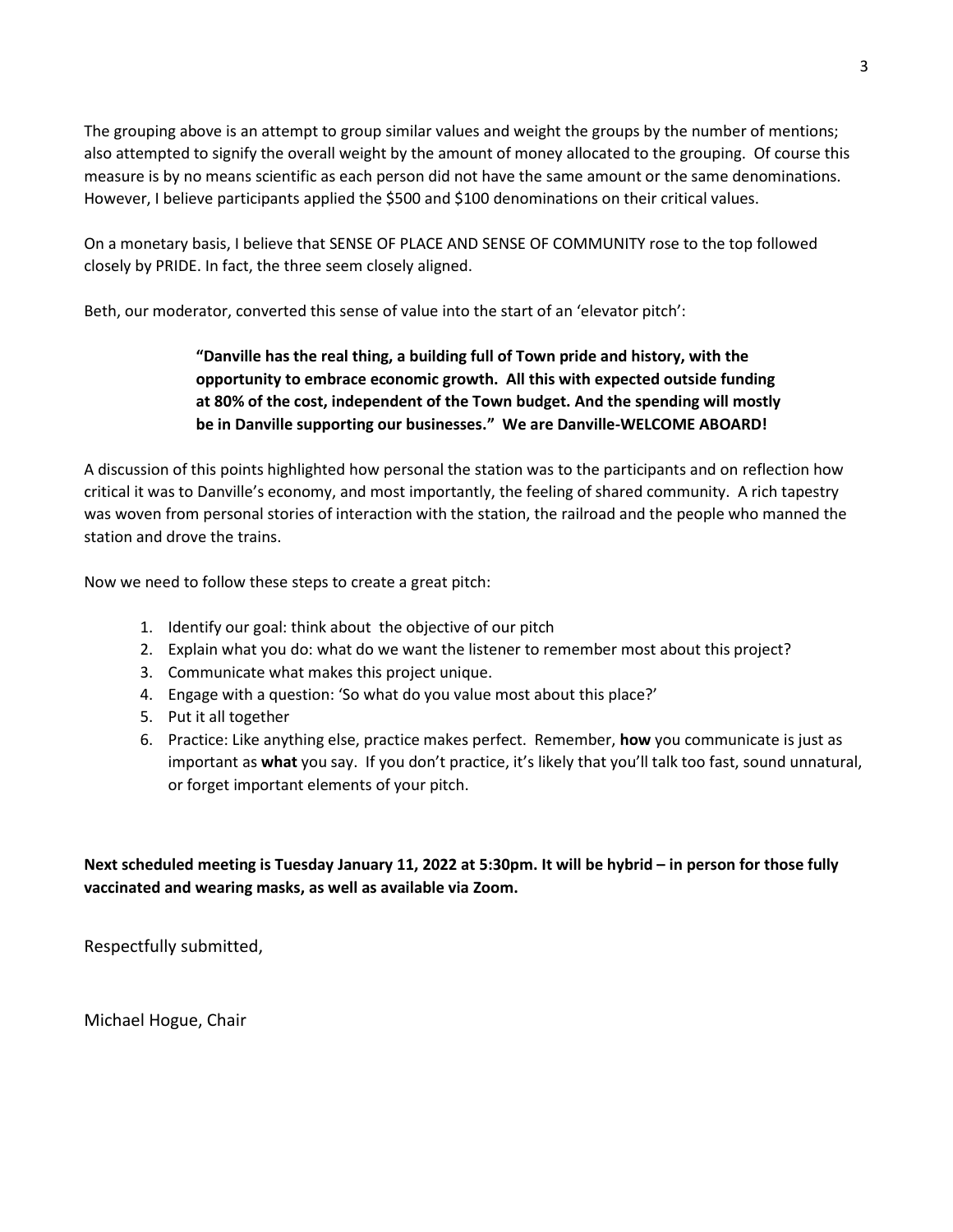## **APPENDIX ONE**

# **Negative Responses and Possible Rejoinders**

## **#1 Comment: "Knock it down and replace it with a new replica for less money."**

### **Response: That is a credible idea and one that we examined closely-but:**

- 1. There are **no grants** available for building a new building, thus the Town/fundraising would have to support the entire demolition and construction. So instead of having at most \$100,000 invested it would be closer to \$400,000.
- 2. The **largest portion of the restoration budget is in the foundation, sill beams and fixing the drainage problem**-no savings to speak of with a new structure.
- 3. The **current structure is high quality post and beam construction**. Unlikely there would be any savings by replacing the building with a similar high quality building. Of course you could build a cheaper stick building, but that's not Danville Pride.
- 4. The **building is on the state register of historic places and demolition or any work requires approval by the Department of Historic Preservation**. This approval would not be forthcoming given it has been deemed important enough to the history of the Town, the LVRT and Vermont to be certified and eligible for the Federal Register of Historic Places.

### **#2 Comment: "Give it back to the State".**

### **Response: Ah come on-you are just playing with me!**

- 1. You know this is **not the Danville way to give up an historical asset that defines our sense of place, our sense of community, the history and the nostalgia so many feel for the St J and LC line.**
- 2. To give up control of the station now when the LVRT will be open from St J to Swanton, **when the use grows even faster for four season recreational activity**, all of which will create economic growth and a closer community here in Danville. Danvillites use the LVRT for workouts that promote mental and physical health.

| #3 Comment: | <b>PLEASE ADD</b>  |
|-------------|--------------------|
| #4 Comment: | <b>TO THE LIST</b> |

**#5 Comment:**